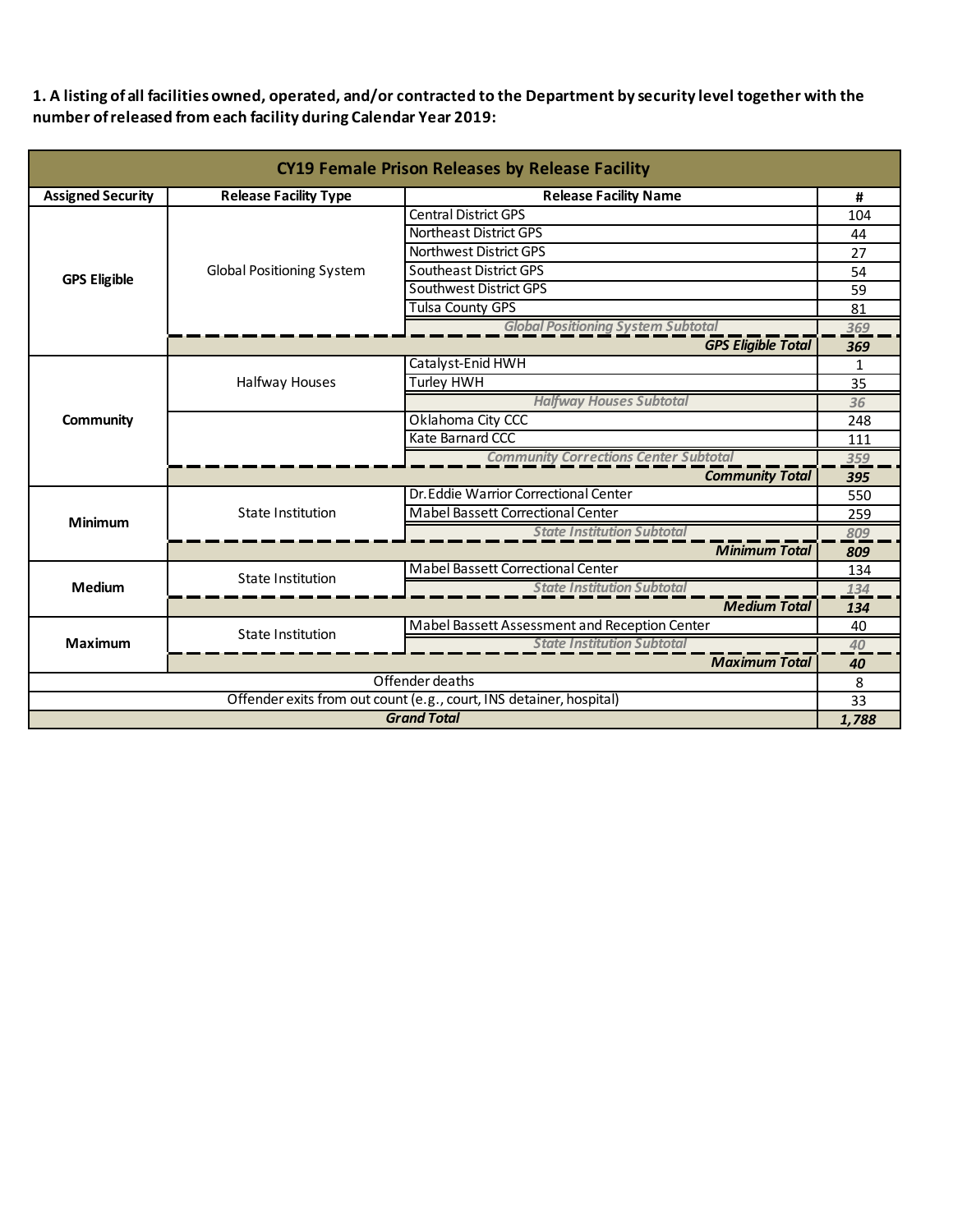| <b>CY19 Male Prison Releases by Release Facility</b> |                                                              |                                           |                |  |
|------------------------------------------------------|--------------------------------------------------------------|-------------------------------------------|----------------|--|
| <b>Assigned Security</b>                             | <b>Release Facility Type</b><br><b>Release Facility Name</b> |                                           | #              |  |
|                                                      |                                                              | Southeast District EMP                    | 1              |  |
|                                                      | <b>Electronic Monitoring Program</b>                         | Southwest District EMP                    | $\mathbf{1}$   |  |
|                                                      |                                                              | <b>Electronic Monitoring Subtotal</b>     | $\overline{2}$ |  |
| EMP or GPS Eligible                                  |                                                              | Central District GPS                      | 192            |  |
|                                                      |                                                              | Northeast District GPS                    | 102            |  |
|                                                      |                                                              | Northwest District GPS                    | 56             |  |
|                                                      | <b>Global Positioning System</b>                             | Southeast District GPS                    | 111            |  |
|                                                      |                                                              | Southwest District GPS                    | 110            |  |
|                                                      |                                                              | <b>Tulsa County GPS</b>                   | 204            |  |
|                                                      |                                                              | <b>Global Positioning System Subtotal</b> | 775            |  |
|                                                      | <b>EMP or GPS Eligible Total</b>                             |                                           |                |  |
|                                                      | Halfway Houses                                               | <b>Bridgeway HWH</b>                      | 132            |  |
|                                                      |                                                              | Carver HWH                                | 202            |  |
|                                                      |                                                              | <b>Center Point HWH</b>                   | 218            |  |
|                                                      |                                                              | Oklahoma HWH                              | 25             |  |
|                                                      |                                                              | Tulsa Transitional Center                 | 314            |  |
| Community                                            |                                                              | <b>Halfway Houses Subtotal</b>            | 891            |  |
|                                                      | <b>Community Corrections Center</b>                          | Clara Waters CCC                          | 155            |  |
|                                                      |                                                              | Enid CCC                                  | 20             |  |
|                                                      |                                                              | Lawton CCC                                | 126            |  |
|                                                      |                                                              | Oklahoma State Reformatory                | 520            |  |
|                                                      |                                                              | Union City CCC                            | 261            |  |
|                                                      | <b>Community Corrections Center Subtotal</b>                 |                                           |                |  |
|                                                      | <b>Community Total</b>                                       |                                           |                |  |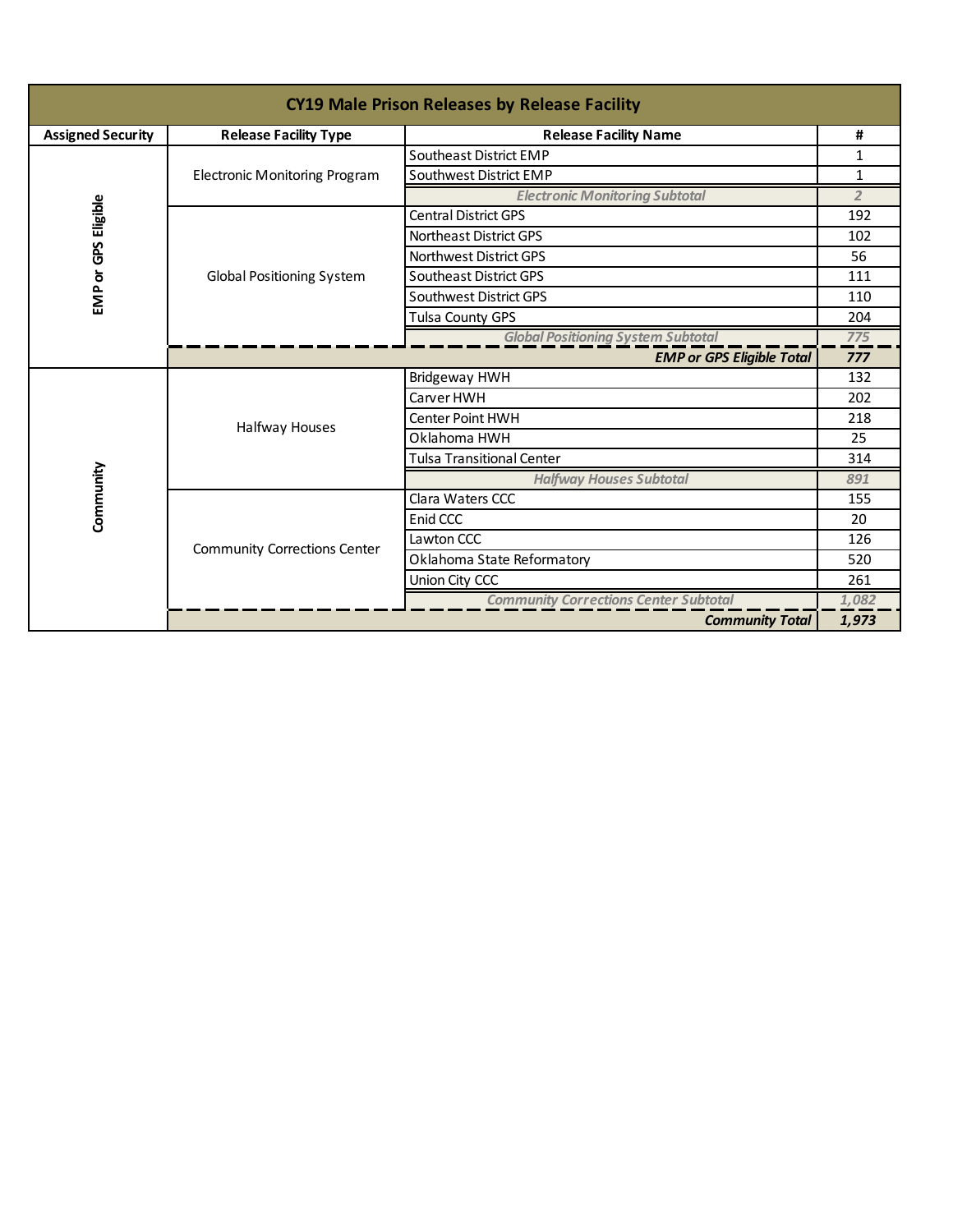| CY19 Male Prison Releases by Release Facility, Cont'd               |                                   |                                             |              |
|---------------------------------------------------------------------|-----------------------------------|---------------------------------------------|--------------|
|                                                                     |                                   | Charles E. Bill Johnson Correctional Center | 578          |
| Minimum                                                             |                                   | <b>Howard McLeod Correctional Center</b>    | 278          |
|                                                                     |                                   | Jackie Brannon Correctional Center          | 254          |
|                                                                     |                                   | James Crabtree Correctional Center          | 72           |
|                                                                     | State Institution                 | Jess Dunn Correctional Center               | 469          |
|                                                                     |                                   | Jim E Hamilton Correctional Center          | 309          |
|                                                                     |                                   | John Lilley Correctional Center             | 357          |
|                                                                     |                                   | Lexington Correctional Center               | 104          |
|                                                                     |                                   | <b>Mack Alford Correctional Center</b>      | 77           |
|                                                                     |                                   | Northeast Oklahoma Correctional Center      | 201          |
|                                                                     |                                   | R.B. Dick Conner Correctional Center        | 68           |
|                                                                     |                                   | William S. Key Correctional Center          | 440          |
|                                                                     |                                   | <b>State Institution Subtotal</b>           | 3,207        |
|                                                                     |                                   | <b>Minimum Total</b>                        | 3,207        |
|                                                                     | County Jail                       | Marshall County Jail                        | 1            |
|                                                                     |                                   | <b>County Jail Program Subtotal</b>         | $\mathbf{1}$ |
|                                                                     | Private Prison                    | Cimarron Correctional Facility              | 329          |
|                                                                     |                                   | <b>Davis Correctional Facility</b>          | 241          |
|                                                                     |                                   | Lawton Correctional Facility                | 451          |
|                                                                     |                                   | <b>Private Prison Subtotal</b>              | 1,021        |
| Medium                                                              | State Institution                 | James Crabtree Correctional Center          | 89           |
|                                                                     |                                   | Joseph Harp Correctional Center             | 203          |
|                                                                     |                                   | Lexington Correctional Center               | 85           |
|                                                                     |                                   | <b>Mack Alford Correctional Center</b>      | 161          |
|                                                                     |                                   | North Fork Correctional Center              | 272          |
|                                                                     |                                   | R.B. Dick Conner Correctional Center        | 156          |
|                                                                     |                                   | <b>State Institution Subtotal</b>           | 966          |
|                                                                     |                                   | <b>Medium Total</b>                         | 1,988        |
|                                                                     |                                   | Davis Correctional Facility                 | 52           |
|                                                                     |                                   | <b>Private Prison Subtotal</b>              | 52           |
|                                                                     | <b>State Institution</b>          | Lex Assessment & Reception Center           | 56           |
| Maximum                                                             |                                   | Oklahoma State Penitentiary                 | 100          |
|                                                                     | <b>State Institution Subtotal</b> |                                             | 156          |
|                                                                     |                                   | <b>Maximum Total</b>                        | 208<br>74    |
| Offender deaths                                                     |                                   |                                             |              |
| Offender exits from out count (e.g., court, INS detainer, hospital) |                                   |                                             | 127<br>8,354 |
| <b>Grand Total</b>                                                  |                                   |                                             |              |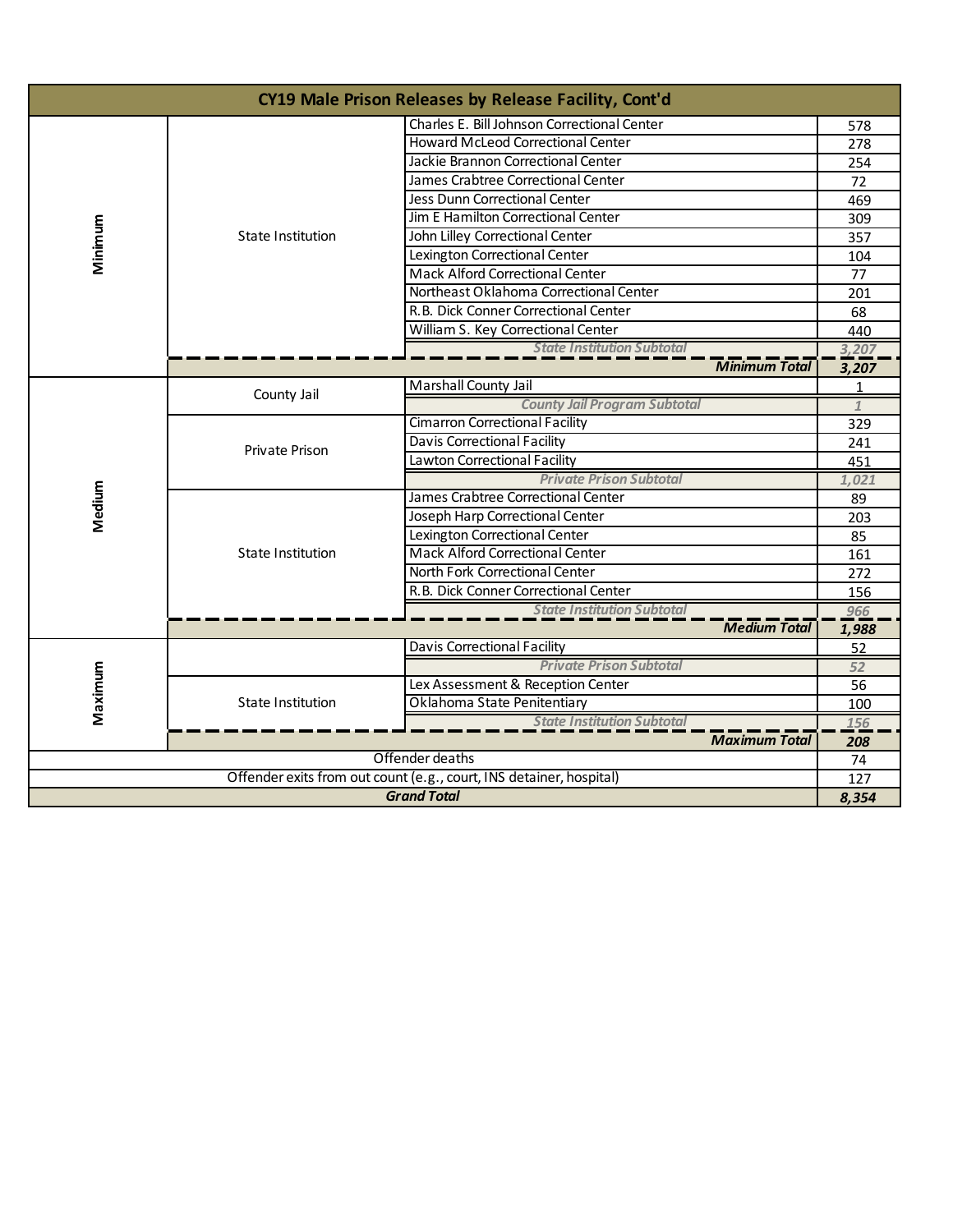**2. Total number of inmates released from physical custody during Calendar Year 2019:**

| <b>CY19 Releases from Physical Custody</b> |                              |        |  |
|--------------------------------------------|------------------------------|--------|--|
|                                            | Males                        | 8,280  |  |
| <b>Prison Releases</b>                     | Females                      | 1,780  |  |
|                                            | <b>Prison Releases Total</b> | 10,060 |  |
|                                            | Males                        | 74     |  |
| <b>Deaths</b>                              | <b>Females</b>               |        |  |
|                                            | <b>Deaths Total</b>          | 82     |  |
| <b>Grand Total Releases</b>                | 10,142                       |        |  |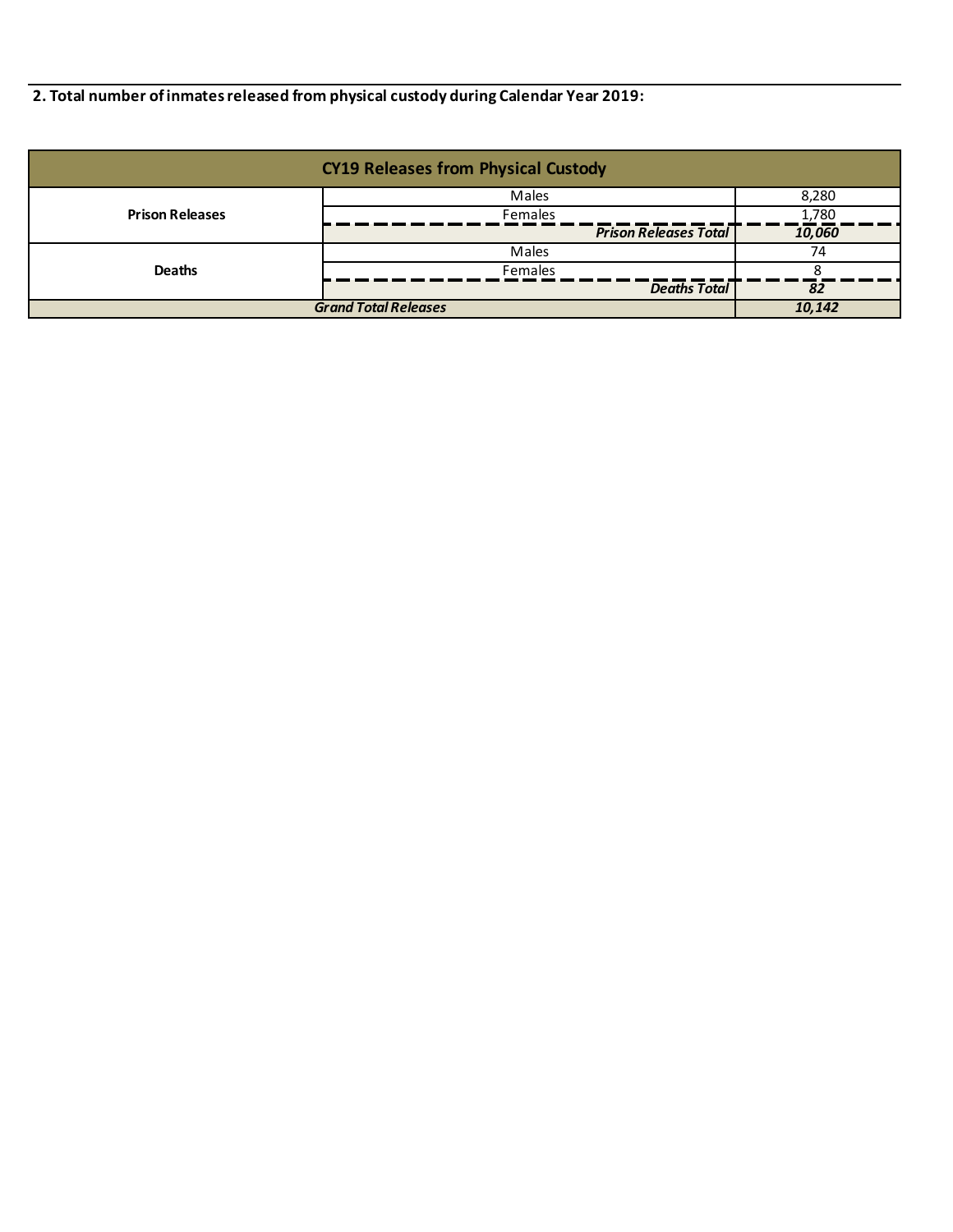**3. Total number of inmates employed by private employers prior to the inmate's release from physical custody:**

| <b>CY19 Offender Employed Prior to Release</b> |       |  |  |
|------------------------------------------------|-------|--|--|
| <b>Work Release</b>                            | 2,225 |  |  |
| <b>Institutional Private Employers</b>         | 818   |  |  |